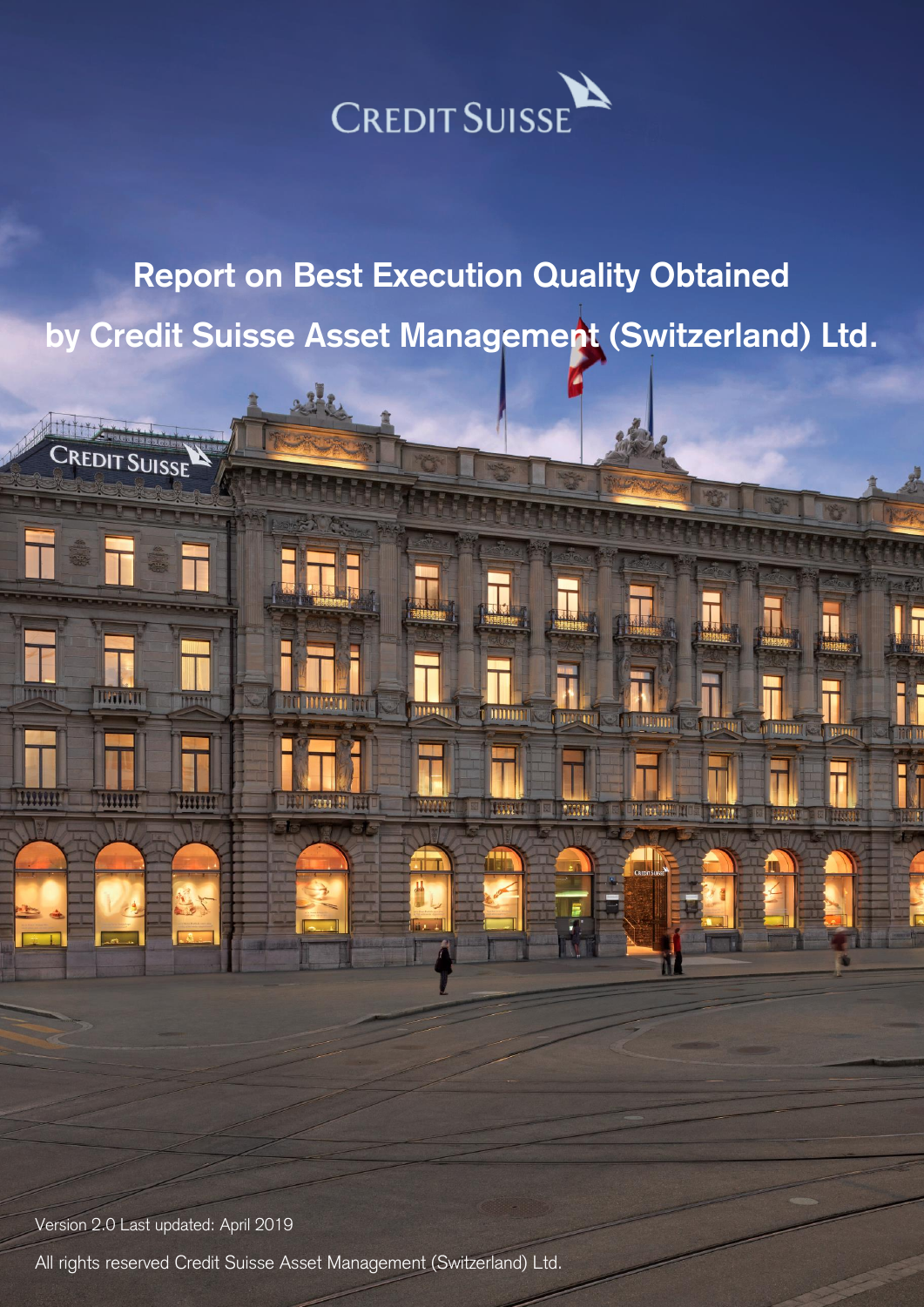# **Table of Contents**

| 1.   |                                                                                                                                                                                                                                                                                  |  |  |  |
|------|----------------------------------------------------------------------------------------------------------------------------------------------------------------------------------------------------------------------------------------------------------------------------------|--|--|--|
| 1.a. | Explanation of the relative importance the firm gave to the execution factors of price, costs,<br>speed, likelihood of execution or any other consideration including qualitative factors when                                                                                   |  |  |  |
|      | 1.b. Description of any close links, conflicts of interests, and common ownerships with respect to                                                                                                                                                                               |  |  |  |
| 1.c. | Description of any specific arrangements with any Execution Venues regarding payments                                                                                                                                                                                            |  |  |  |
|      | 1.d. Explanation of the factors that led to a change in the list of Execution Venues listed in the                                                                                                                                                                               |  |  |  |
| 1.e. | Explanation of how order execution differs according to client categorisation, where the firm<br>treats such category of client differently and where it may affect order execution                                                                                              |  |  |  |
| 1.f. | Explanation of when other criteria were given precedence over immediate price and cost<br>when executing retail client orders and how these other criteria were instrumental in delivering<br>the best possible result in terms of the total consideration to the client 7       |  |  |  |
| 1.g. | Explanation of how the investment firm has used any data or tools relating to the quality of<br>execution including any data published under 27(10)(a) of Directive 2014/65/EU (execution                                                                                        |  |  |  |
| 1.h. | Explanation of how the investment firm has used, if applicable, output of a consolidated tape<br>provider established under Article 65 of Directive 2014/65/EU which will allow for the<br>development of enhanced measures of execution quality or any other algorithms used to |  |  |  |
| 2.   |                                                                                                                                                                                                                                                                                  |  |  |  |
|      |                                                                                                                                                                                                                                                                                  |  |  |  |
|      |                                                                                                                                                                                                                                                                                  |  |  |  |
|      |                                                                                                                                                                                                                                                                                  |  |  |  |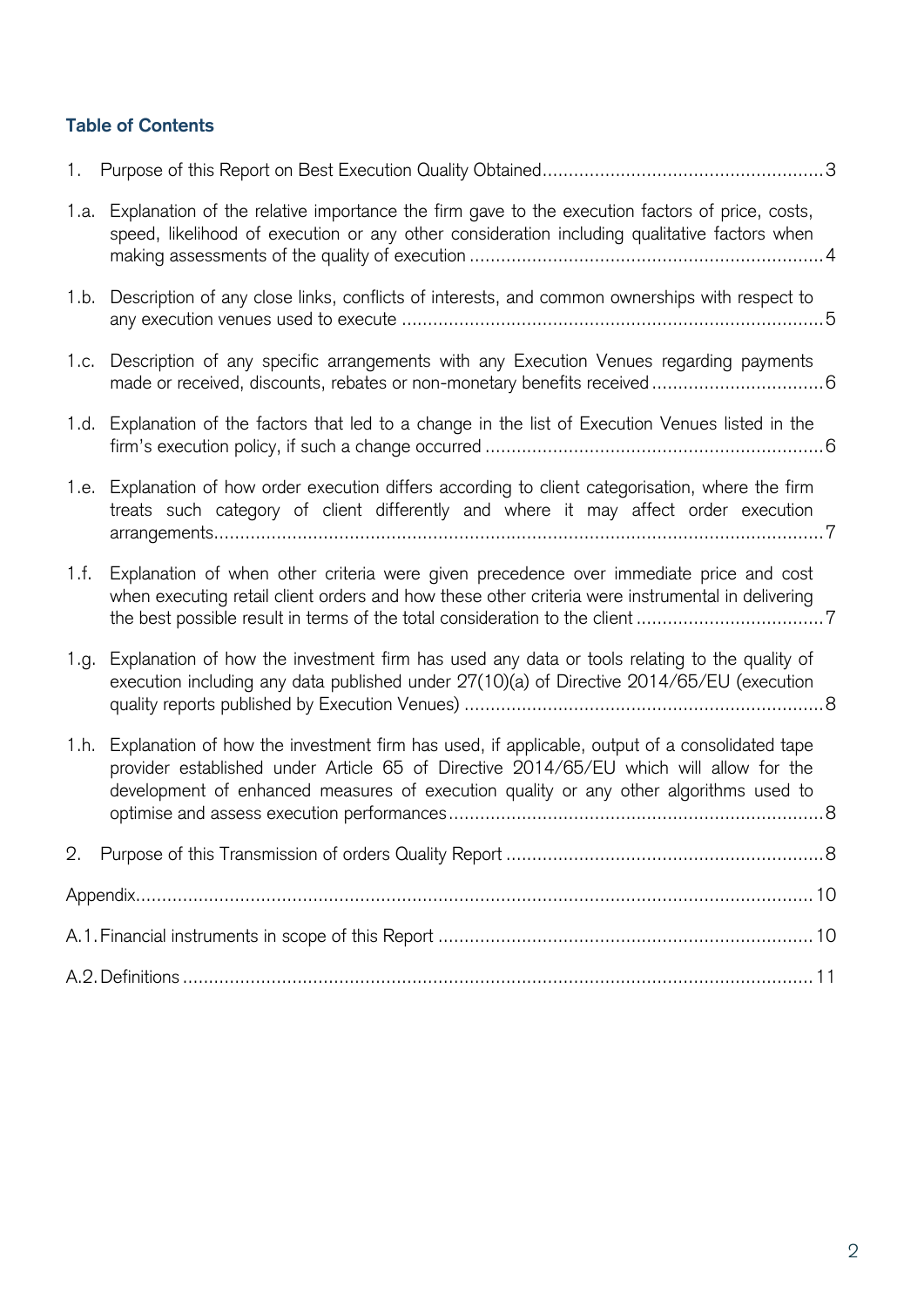# <span id="page-2-0"></span>**1. Purpose of this Report on Best Execution Quality Obtained**

This Report on Best Execution Quality Obtained (hereafter as "Report") describes the approach of Credit Suisse Asset Management (Switzerland) Ltd. (hereafter as "CSAM", "we", or "us") in identifying and evaluating the Execution Quality obtained based on the arrangements been setup when seeking to achieve Best Execution of order execution on behalf of client portfolios.

This Report is linked to the Statement on Best Execution Principles of Credit Suisse Asset Management (Switzerland) Ltd. (hereafter "Statement"; available on the CSAM website<sup>1</sup>). Both, this Report and the Statement, highlight the CSAM approach to validating Best Execution Quality. Both publications follow the recent developments and disclosure requirements of relevant law by applying the standards of the Markets in Financial Instruments Directive 2014/65/EU (hereafter "MiFID II"). More specifically, this (asset class specific) Report on Execution Quality Obtained refers to the obligations set out in art. 27.6 of MiFID II and art. 3 of Commission Delegated Regulation (EU) 2017/576 ("RTS 28").

This Report is intended to cover the period from 01/01/2018 to 31/12/2018. As outlined in ESMA's Q&A on MiFID II and MiFIR investor protection topics, certain aspects of the RTS 28 requirements are tied to new provisions from MiFID II or MiFIR. Given that CSAM is not a firm directly subject to MiFID II provisions, it is not directly obliged to comply with the Best Execution requirements, but endeavors to do so in order to provide the best service to its clients. Thus, this Report may not include some of the details required by RTS 28 for the information obtained when MiFID II entered into force. Where this is the case, some of the arrangements described may reflect adjustments made by CSAM in preparation for and in the context of MiFID II.

For clients serviced by Credit Suisse legal entities other than CSAM, please note that there might be separate Best Execution Statements and Reports which describe the Best Execution Quality obtained of those legal entities. Please contact your relationship manager for further information.

This Report makes reference to the quality of execution obtained with regards to all asset classes referenced in the Appendix of RTS 28. For simplicity reasons, the asset classes have been bundled into the following groups within this Report:

- **Equity** (shares), **equity-like instruments** (listed preferred shares, participations, rights), **exchange traded funds** (ETFs), **exchange traded notes** (ETNs), **listed structured products and exchange traded derivatives** (ETDs);
- **Fixed Income** (excluding ETNs);

 $\overline{a}$ 

**OTC Derivatives** (incl. forwards, swaps and options on FX, equity, interest, commodity, and other underlying assets) **including Foreign Exchange** (FX), **Precious Metals** (PM), **Contract for Differences** (CFDs) and **non-listed structured products** (various underlying assets).

Throughout this Report a general remark will be given in light of the Execution Quality obtained across all asset classes. Where a different quality of execution is obtained for a specific asset class, this will be highlighted explicitly to ensure that the quality assessment is applied and disclosed with regard to the relevant asset class.

<sup>1</sup> <https://www.credit-suisse.com/ch/en/asset-management/regulatory/best-execution.html>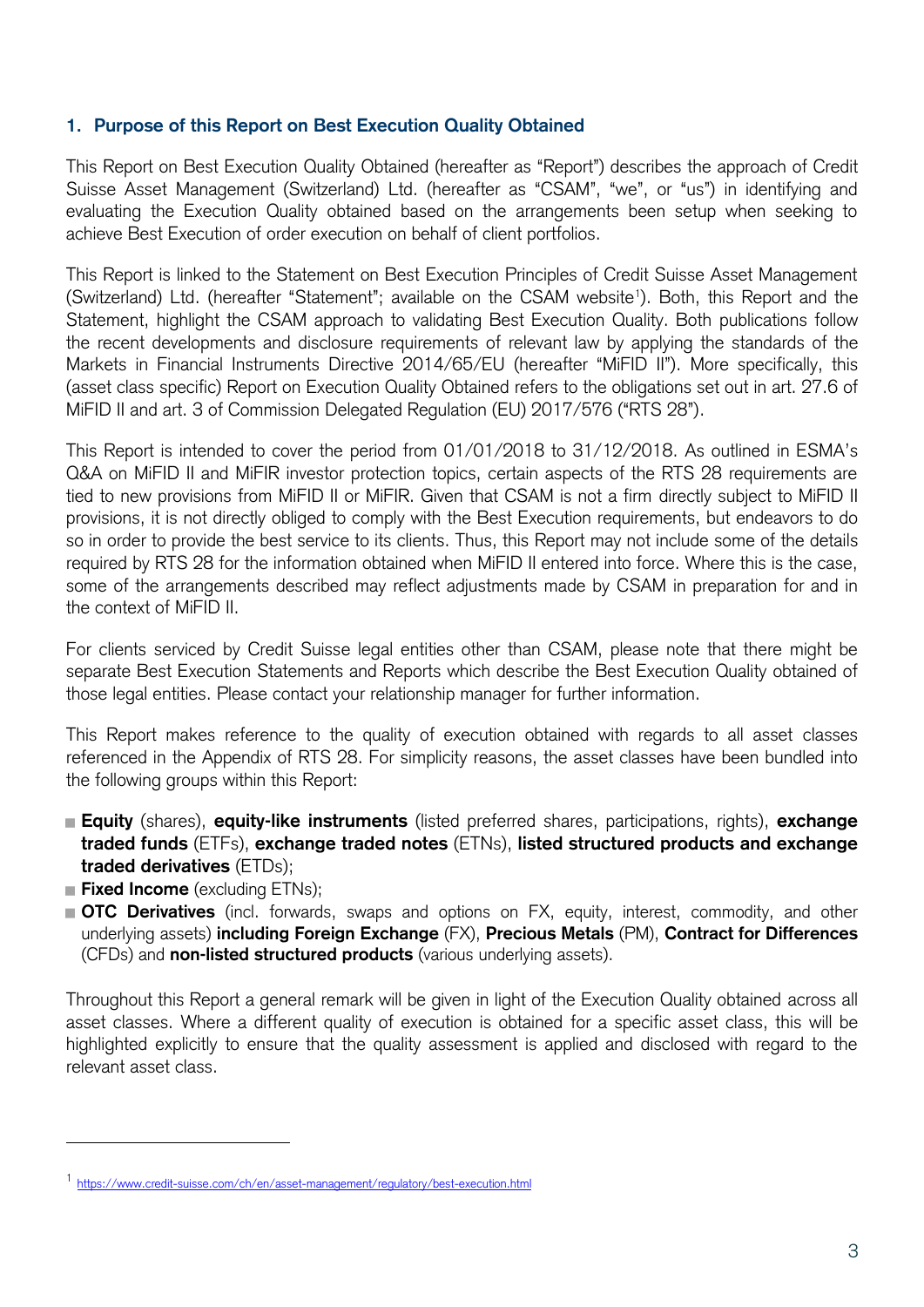Please also note that CSAM provides both the service of execution as well as transmission of orders. This Section [1](#page-2-0) deals with the quality of execution, whereas Section [2](#page-7-2) deals with the quality of transmission of orders.

# <span id="page-3-0"></span>**1.a. Explanation of the relative importance the firm gave to the execution factors of price, costs, speed, likelihood of execution or any other consideration including qualitative factors when making assessments of the quality of execution**

# **General**

To determine the relative importance of these factors for various order types, CSAM will take into account the following criteria:

- The client including the categorization of the client as Retail or Professional;
- The order characteristics (such as the size of the transaction in relation to the market liquidity);
- The financial instruments that are subject to the order;
- The Execution Venues to which the order can be directed to.

In carrying out its duty of Best Execution, CSAM generally considers the price of a financial instrument and the costs of the transaction as the most relevant execution factors ("Total Consideration") to generally obtain the best result across all financial instruments and client types covered by the CSAM **Best Execution Statement.** 

CSAM may and has considered further execution factors if they are instrumental in delivering the best result for specific portfolio strategies or under certain market conditions. In such circumstances, CSAM has deviated from the focus on price and costs and gave a higher relative importance to other execution factors such as order size, speed or likelihood of execution.

Having set price and costs as a primary execution factor, CSAM has also established a monitoring framework focusing especially on Total Consideration of execution to evaluate the Execution Quality obtained.

In case of trading in OTC derivatives, in order to check the fairness of the price proposed by our trading counterparties, CSAM portfolio managers and traders involved in dealing with OTC financial instruments evaluate the fairness of the price by comparing the offer with benchmarks such as available market data and internal valuation models.

In case of trading in listed instruments, CSAM reviews the Execution Quality of Execution Venues based on established Benchmarks and Thresholds for orders executed on behalf of client portfolios.

# **Asset Class specific updates**

No additional/asset class specific quality of execution obtained in the period covered by this Report (01/01/2018 to 31/12/2018). Hence, the answer provided in the general section above is valid across all asset classes executed by CSAM.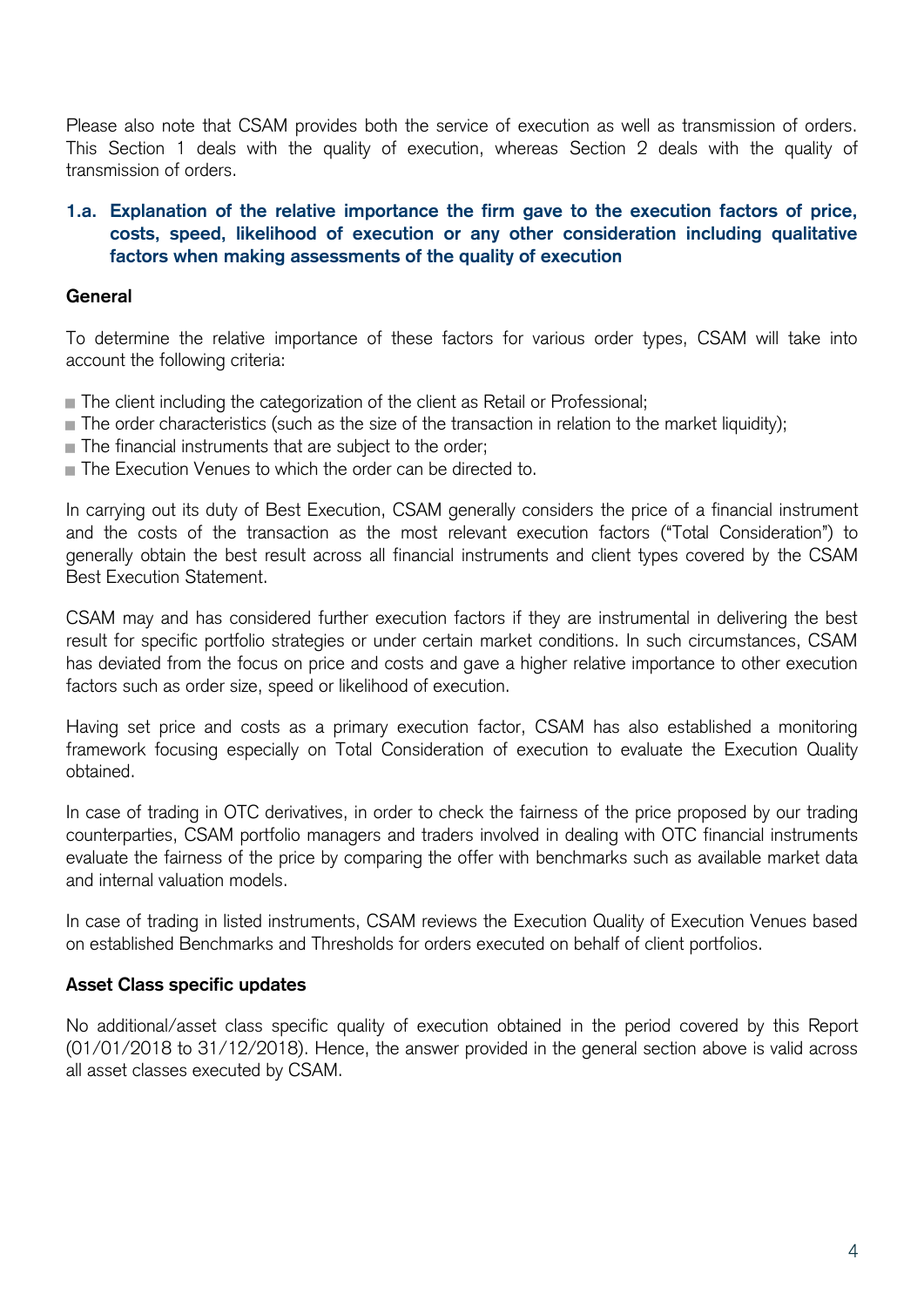# <span id="page-4-0"></span>**1.b. Description of any close links, conflicts of interests, and common ownerships with respect to any execution venues used to execute**

#### **General**

In meeting our obligation to obtain the best possible result when executing orders on behalf of client portfolios throughout 2018 (01/01/2018 to 31/12/2018) , CSAM placed significant reliance on Credit Suisse International Trading Solutions (hereafter "CS ITS"; Best Execution Statement available on the Credit Suisse website<sup>2</sup>) to provide the best result for all types of asset classes listed in the Appendix when executing orders on exchange or over-the-counter ("OTC"). CS ITS offers a unique speed and likelihood of execution which is especially relevant for the execution of orders in illiquid instruments and orders large in size.

CSAM was not required to use the service of CS ITS in every occasion throughout 2018 and, where appropriate and in the best interest of our clients, we executed orders with third party Execution Venues, in order to obtain the best possible result on a consistent basis. The Execution Venues which CSAM significantly relied upon in 2018 are as following and have been assessed by CSAM in line with our pretrade due diligence procedures:

|                                                                                                                                              | Equities and Traded<br><b>ETF</b> | Exchange<br><b>Derivatives</b> | <b>Debt</b><br>instruments | <b>OTC</b><br><b>Derivatives</b> | <b>Structured</b><br>finance<br>instruments |  |
|----------------------------------------------------------------------------------------------------------------------------------------------|-----------------------------------|--------------------------------|----------------------------|----------------------------------|---------------------------------------------|--|
| <b>Affiliated Brokers and Counterparties<sup>3</sup>:</b>                                                                                    |                                   |                                |                            |                                  |                                             |  |
| Credit Suisse International Trading Services<br>Credit Suisse (Switzerland) Ltd.<br>Credit Suisse AG<br>Credit Suisse Securities Europe Ltd. |                                   |                                |                            |                                  |                                             |  |
| Third Party Brokers and Counterparties <sup>4</sup> :                                                                                        |                                   |                                |                            |                                  |                                             |  |
| Citigroup Global Markets Limited                                                                                                             |                                   |                                |                            |                                  |                                             |  |
| Goldman Sachs International                                                                                                                  | ✓                                 |                                |                            |                                  |                                             |  |
| <b>Trading Venues:</b>                                                                                                                       |                                   |                                |                            |                                  |                                             |  |
| Bloomberg Multilateral Trading Facility                                                                                                      |                                   |                                | ✓                          |                                  |                                             |  |
| Thomson Reuters Multilateral Trading Facility                                                                                                |                                   |                                |                            |                                  |                                             |  |

CSAM undertook periodic, and if required ad-hoc, reviews to determine that all affiliated or non-affiliated Execution Venues used are able to provide the appropriate level of execution quality and service. Furthermore, on a periodic basis, and if required ad-hoc, CSAM monitored affiliated and non-affiliated executions in order to ensure that execution was delivered in the best interest of the client.

l

<sup>2</sup> [www.credit-suisse.com/mifid](http://www.credit-suisse.com/mifid)

 $^3$  Broker selection follows a similar approach to Execution Venue selection and therefore already reflected here.

 $^4$  Broker selection follows a similar approach to Execution Venue selection and therefore already reflected here.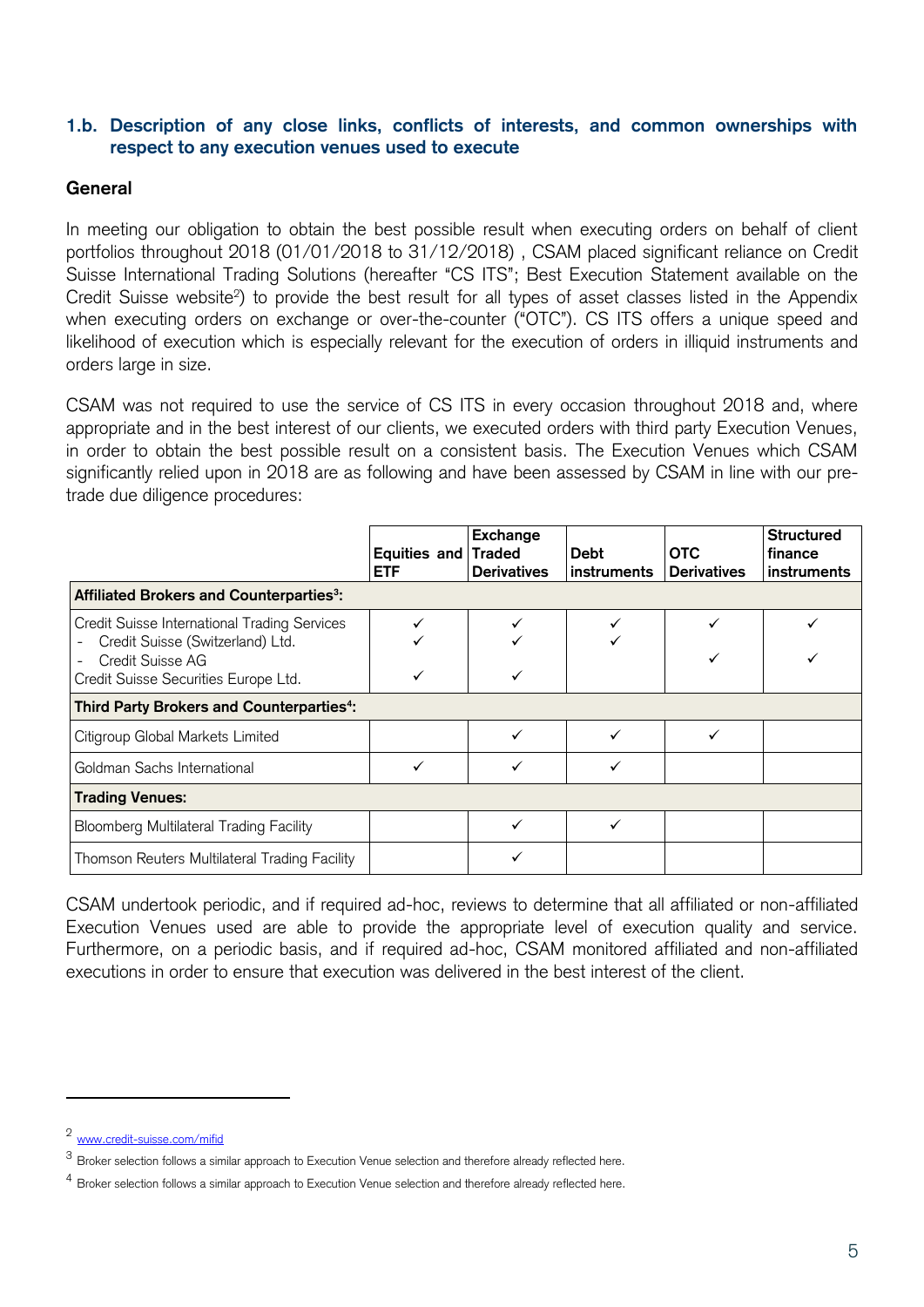CSAM is a subsidiary of Credit Suisse Group AG. Credit Suisse Group AG has a number of accesses to other Execution Venues. CSAM may use this network to execute orders or route orders in case of transmission of orders.

# **Asset Class specific updates**

No additional/asset class specific quality of execution obtained in the period covered by this Report (01/01/2018 to 31/12/2018). Hence, the answer provided in the general section is valid across all asset classes executed by CSAM.

#### <span id="page-5-0"></span>**1.c. Description of any specific arrangements with any Execution Venues regarding payments made or received, discounts, rebates or non-monetary benefits received**

#### **General**

CSAM adheres to the rules regarding what type of fees can be paid to or received from any Execution Venue involved in the execution of a client order. As such, CSAM does not receive any inducements from Execution Venues which are directly linked to the trades allocated to that specific Execution Venue. Further information is available on request, please contact your Relationship Manager.

In case of new issues, CSAM may, however, receive an incentive from the issuer. Where such payments are received they will be fully passed on to client portfolios in proportion to each portfolio's successful allocation amount.

CSAM periodically assesses Execution Venues as described in our Best Execution Statement to select them for execution of orders of client portfolios. At-trade, the selection of such Execution Venues is undertaken by personnel who are not incentivized by any payments from Execution Venues made or received, discounts, rebates or non-monetary benefits. Policy governing giving and receiving gifts and entertainment designed to mitigate conflicts of interest risk is strictly applied.

#### **Asset Class specific updates**

No additional/asset class specific quality of execution obtained in the period covered by this Report (01/01/2018 to 31/12/2018). Hence, the answer provided in the general section is valid across all asset classes executed by CSAM.

# <span id="page-5-1"></span>**1.d. Explanation of the factors that led to a change in the list of Execution Venues listed in the firm's execution policy, if such a change occurred**

#### **General**

 $\overline{a}$ 

During the reference period of 2018, the list of Execution Venues, on which CSAM placed significant reliance on (see also Section [1.b](#page-4-0) of this Report) have continuously been reviewed and remained unchanged. This list of significant Execution Venues is about to change for the period of 2019 (please see Statement, available on the CSAM website $^5$ ).

<sup>5</sup> <https://www.credit-suisse.com/ch/en/asset-management/regulatory/best-execution.html>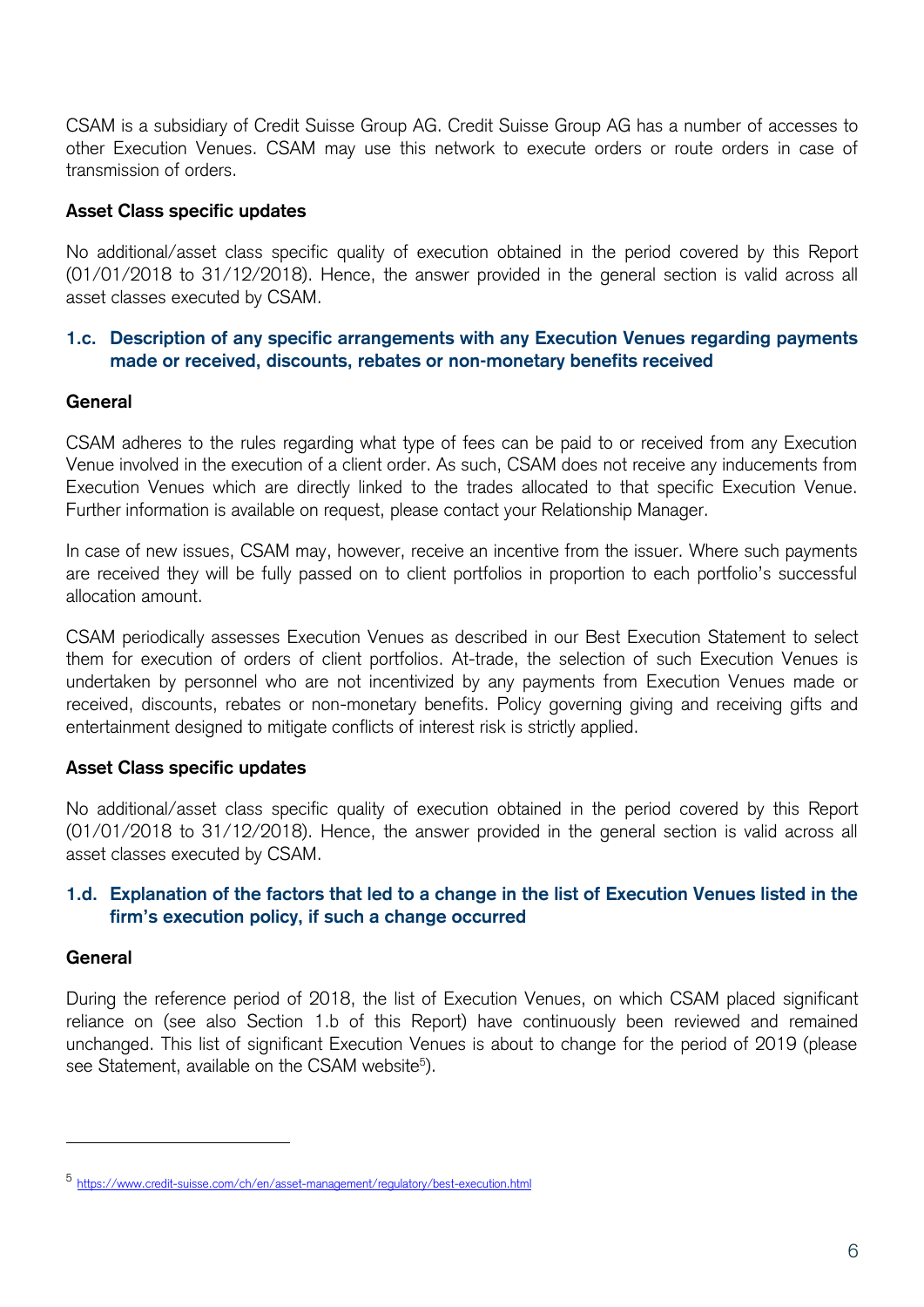Besides the list of Execution Venues CSAM puts a core focus on (see Section [1.b](#page-4-0) ), additional Execution Venues were added or removed from a broader CSAM Execution Venue and Broker shortlist based on the different factors taking into consideration to provide our clients with overarching Best Execution. See Section 8 of the CSAM Best Execution Statement for further information. Also this broader list will be further enhanced for the period of 2019.

# **Asset Class specific updates**

No additional/asset class specific quality of execution obtained in the period covered by this Report (01/01/2018 to 31/12/2018). Hence, the answer provided in the general section is valid across all asset classes executed by CSAM.

# <span id="page-6-0"></span>**1.e. Explanation of how order execution differs according to client categorisation, where the firm treats such category of client differently and where it may affect order execution arrangements**

# **General**

Clients appoint CSAM as investment manager of their portfolios and place a legitimate reliance on CSAM to apply Best Execution. Therefore, the obligation to provide Best Execution applies to all types of orders, executed directly by CSAM, on behalf of a client portfolio. As such, CSAM applies the same Best Execution framework and standards for all types of clients (i.e. no separate Best Execution rules are applied for Retail Clients, Professional Clients or Eligible Counterparties).

In addition, CSAM applies Best Execution irrespective of whether the client relationship has been established by CSAM directly, or whether CSAM acts as appointed investment manager for clients of Credit Suisse (Switzerland) Ltd., Credit Suisse AG or any other Credit Suisse legal entity.

The Best Execution requirements apply to all order placements for financial instruments as listed in Appendix [A.1.](#page-9-1) More information on the applicability of Best Execution obligations can be found in CSAM's Statement (available on the CSAM website<sup>6</sup>), in particular its section 3 and 4.

# **Asset Class specific updates**

No additional/asset class specific quality of execution obtained in the period covered by this Report (01/01/2018 to 31/12/2018). Hence, the answer provided in the general section is valid across all asset classes executed by CSAM.

# <span id="page-6-1"></span>**1.f. Explanation of when other criteria were given precedence over immediate price and cost when executing retail client orders and how these other criteria were instrumental in delivering the best possible result in terms of the total consideration to the client**

# **General**

 $\overline{a}$ 

<sup>6</sup> <https://www.credit-suisse.com/ch/en/asset-management/regulatory/best-execution.html>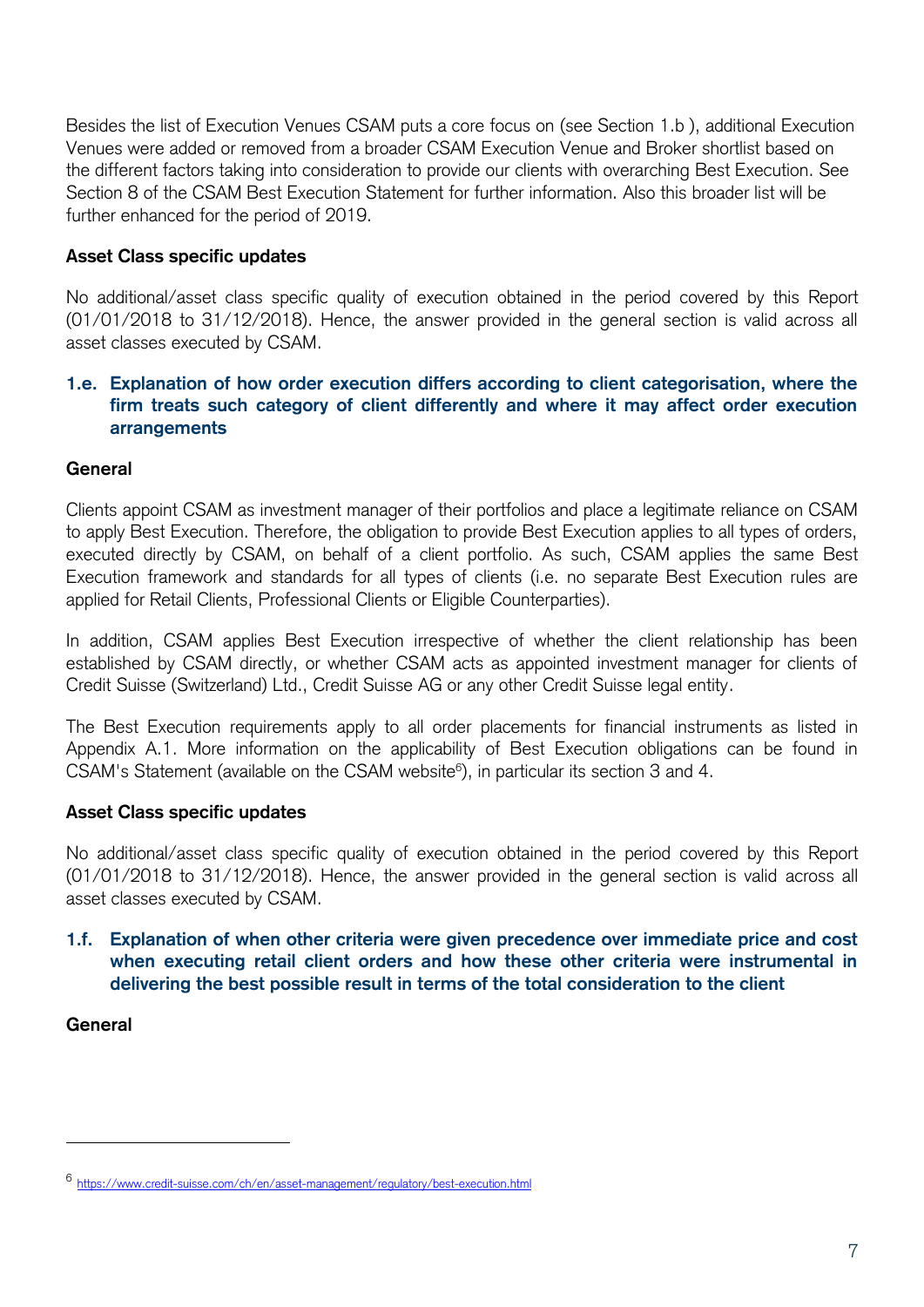In carrying out its duty of Best Execution, CSAM generally considers the Total Consideration (as defined above) as the most relevant execution factor to generally obtain the best result across all financial instruments and client types covered by the CSAM Best Execution Statement.

CSAM may and has considered further execution factors if they are instrumental in delivering the best result for specific portfolio strategies or under certain market conditions. In such circumstances, CSAM has deviated from the focus on price and costs and gave a higher relative importance to other execution factors such as order size, speed or likelihood of execution.

More details available in the Statement.

# **Asset Class specific updates**

No additional/asset class specific quality of execution obtained in the period covered by this Report (01/01/2018 to 31/12/2018). Hence, the answer provided in the general sections is valid across all asset classes executed by CSAM.

# <span id="page-7-0"></span>**1.g. Explanation of how the investment firm has used any data or tools relating to the quality of execution including any data published under 27(10)(a) of Directive 2014/65/EU (execution quality reports published by Execution Venues)**

CSAM collected and reviewed both the execution quality reports published by Execution Venues as well as reports published by Brokers named as "Top 5 Execution Venues and Top 5 Brokers". We have extracted important and relevant information from these public reports to support our periodic monitoring. However, CSAM primarily relies on Transaction Costs Analysis (TCA) data to continuously measure the quality of execution been provided by Execution Venues and Brokers while executing orders on behalf of client portfolios.

# <span id="page-7-1"></span>**1.h. Explanation of how the investment firm has used, if applicable, output of a consolidated tape provider established under Article 65 of Directive 2014/65/EU which will allow for the development of enhanced measures of execution quality or any other algorithms used to optimise and assess execution performances**

CSAM did not make use of any data potentially available and been provided by a consolidated tape provider throughout the period of 2018 (01/01/2018 to 31/12/2018). CSAM made use of third party Transaction Costs Analysis (TCA) data to measure the quality of execution been provided by Execution Venues and Brokers while executing orders on behalf of client portfolios.

# <span id="page-7-2"></span>**2. Purpose of this Transmission of orders Quality Report**

This section is intended to describe the approach of CSAM in identifying and evaluating the Execution Quality obtained based on the arrangements been setup when seeking to achieve Best Execution of order transmission on behalf of client portfolios.

The findings are in line with the information provided in Section [1](#page-2-0) of this Report. Therefore, all information disclosed in Section [1](#page-2-0) apply accordingly to the transmission of orders Best Execution quality assessment and references to the Execution Venues must be read as references to Brokers.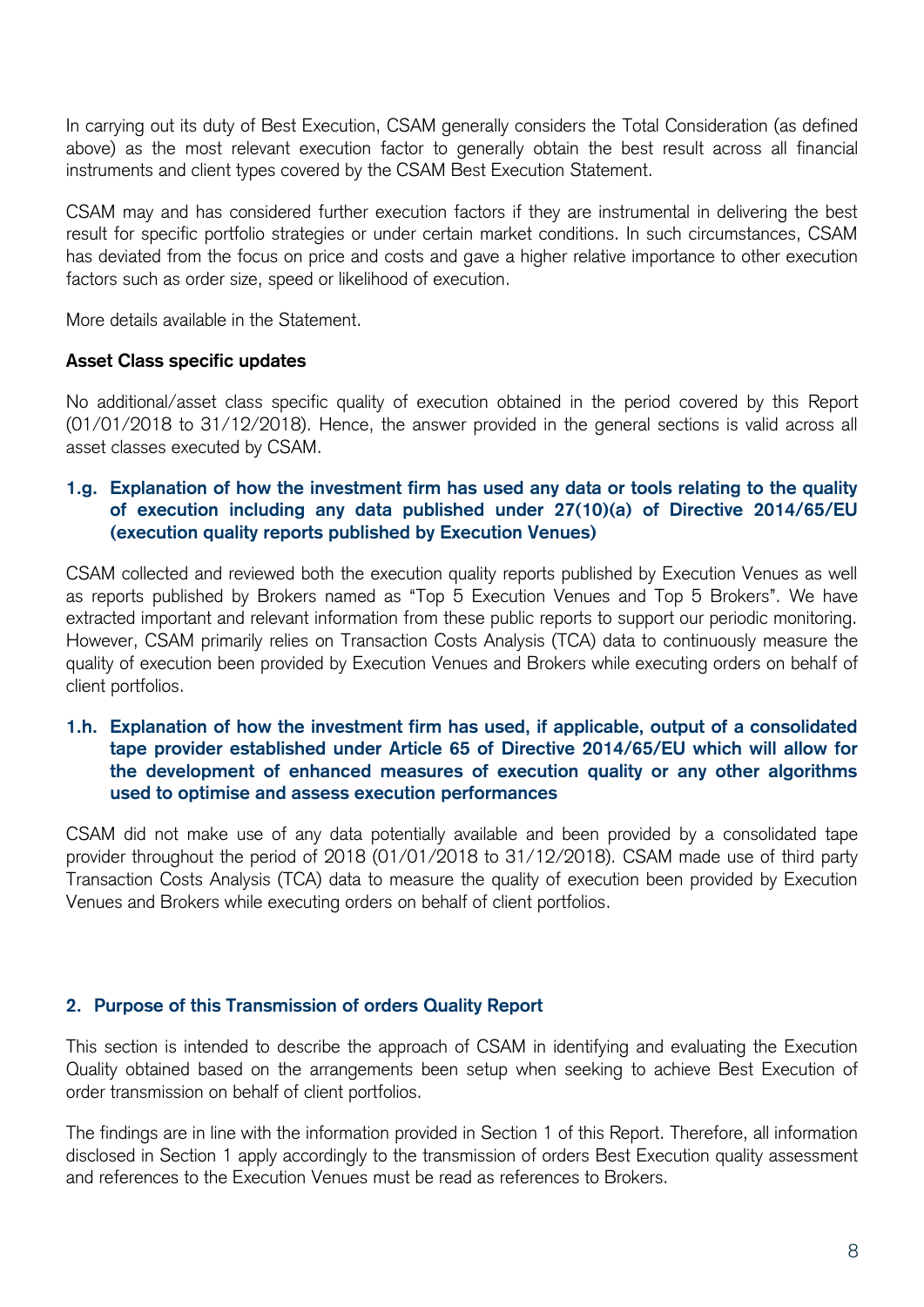With regard to Section [1](#page-2-0) questions [1.b](#page-4-0) please note, however, that CS ITS can and in most cases was used as Broker. Information regarding CS ITS provided above apply accordingly for CS ITS used as Broker.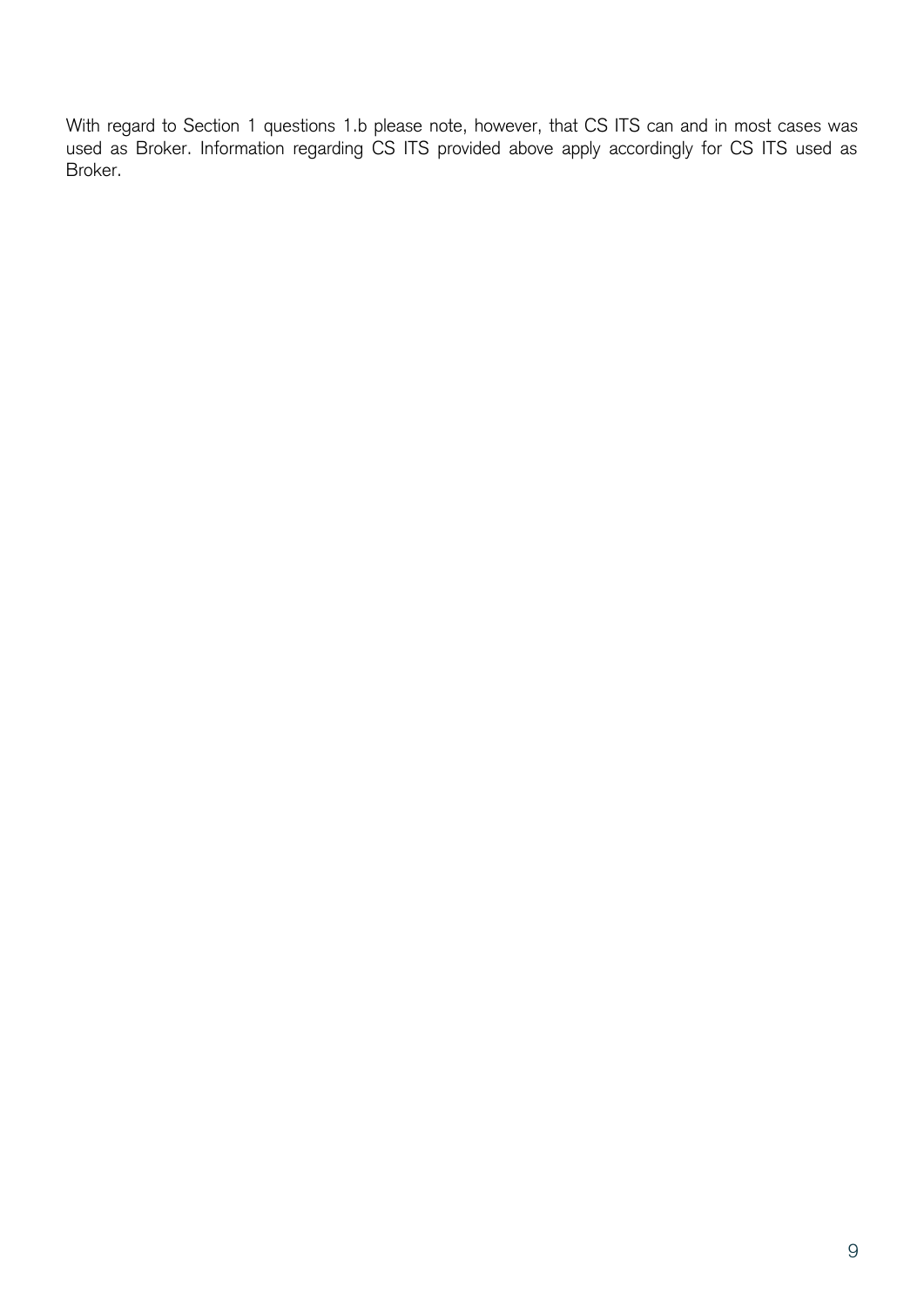# **Appendix**

<span id="page-9-0"></span>This Appendix to the overarching CSAM Best Execution Quality Report provides an overview of financial instruments in scope of the CSAM Best Execution Statement and further contains definitions of key terms used throughout the document.

# <span id="page-9-1"></span>**A.1. Financial instruments in scope of this Report**

- Transferable securities;  $\mathbf{u}$
- Money-market instruments<sup>7</sup>;
- $\blacksquare$  Units in listed / publicly traded collective investment undertakings;
- Options, futures, swaps, forward rate agreements and any other derivative contracts relating to securities, currencies, interest rates or yields, or other derivatives instruments, financial indices or financial measures which may be settled physically or in cash;
- Options, futures, swaps, forward rate agreements and any other derivative contracts relating to commodities that must be settled in cash or may be settled in cash at the option of one of the parties (otherwise than by reason of a default or other termination event);
- Options, futures, swaps, and any other derivative contract relating to commodities that can be physically settled, provided that they are traded on a Regulated Market and/or a MTF;
- Options, futures, swaps, forwards and any other derivative contracts relating to commodities, that can be physically settled not otherwise mentioned above and not being for commercial purposes, which have the characteristics of other derivative Financial Instruments, having regard to whether, inter alia, they are cleared and settled through recognized. clearing houses or are subject to regular margin calls;
- Derivative instruments for the transfer of credit risk;
- Financial contracts for differences:

 $\overline{a}$ 

Options, futures, swaps, forward rate agreements and any other derivative contracts relating to climatic variables, freight rates, emission allowances or inflation rates or other official economic statistics that must be settled in cash or may be settled in cash at the option of one of the parties (otherwise than by reason of a default or other termination event), as well as any other derivative contracts relating to assets, rights, obligations, indices and measures not otherwise mentioned in this Section, which have the characteristics of other derivative Financial Instruments, having regard to whether, inter alia, they are traded on a Regulated Market or an MTF, are cleared and settled through recognized clearing houses or are subject to regular margin calls.

 $^7$  Excluding Money Market instruments that meet the definition of spot contract according to Article 10 (2) of the Commission Delegated Regulation (EU) 2017/565 supplementing Directive 2014/65/EU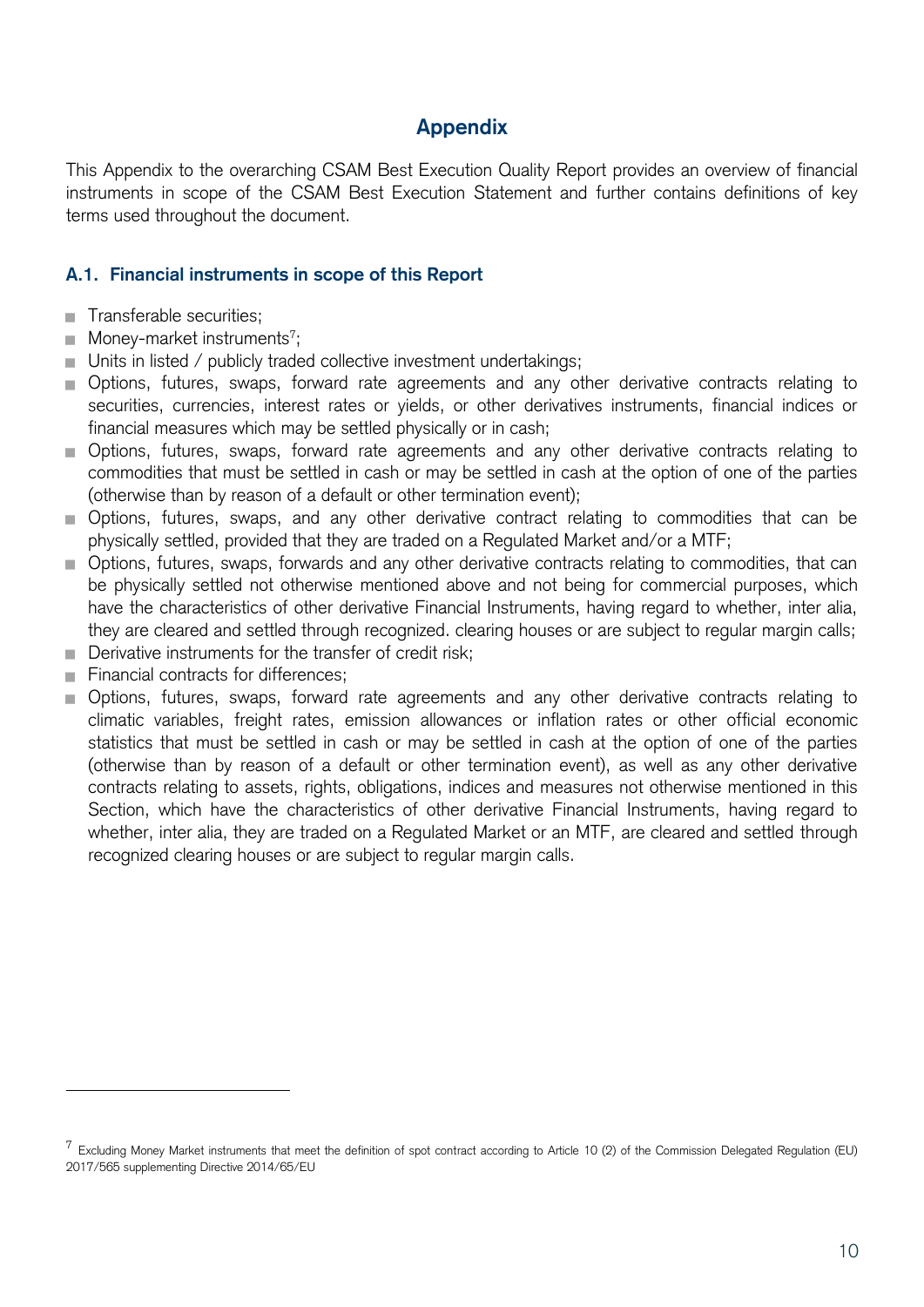# <span id="page-10-0"></span>**A.2. Definitions**

| <b>Broker</b>                                                                | A Broker is a street-side counterparty or affiliated provider through which<br>CSAM transmits orders on behalf of client portfolios for execution.                                                                                                                                                                                                                                                                                                                                                                                                                                                                           |
|------------------------------------------------------------------------------|------------------------------------------------------------------------------------------------------------------------------------------------------------------------------------------------------------------------------------------------------------------------------------------------------------------------------------------------------------------------------------------------------------------------------------------------------------------------------------------------------------------------------------------------------------------------------------------------------------------------------|
| <b>Credit Suisse</b><br><b>International Trading</b><br>Solutions ("CS ITS") | CS ITS is a network and joint venture consisting of several Credit Suisse legal<br>entities providing transmission and execution services to various Credit Suisse<br>entities and as such also to CSAM.                                                                                                                                                                                                                                                                                                                                                                                                                     |
| <b>Eligible Counterparty</b>                                                 | Eligible Counterparties are investment firms; credit institutions; insurance<br>companies; UCITS and their management companies; pension funds and their<br>management companies; other financial institutions authorized or regulated<br>under community legislation or the national law of a Member State;<br>undertakings exempted from the application of this Directive under Article<br>2(1)(k) and (l); national governments and their corresponding offices including<br>public bodies that deal with public debt; central banks; and supranational<br>organizations (Definition Directive 2004/39/EC, art. 24 (2)). |
| <b>Execution Quality</b>                                                     | The quality of execution or transmission with regard to the criteria applied by<br><b>CSAM</b>                                                                                                                                                                                                                                                                                                                                                                                                                                                                                                                               |
| <b>Execution Quality</b><br>Report                                           | Under MiFID II Execution Venues are required to report on the execution<br>quality achieved, published on a quarterly basis.                                                                                                                                                                                                                                                                                                                                                                                                                                                                                                 |
| <b>Execution Venue</b>                                                       | Execution Venue refers to regulated markets, MTFs or OTFs and other liquidity<br>providers or entities that perform a similar function.                                                                                                                                                                                                                                                                                                                                                                                                                                                                                      |
| <b>Financial instrument</b>                                                  | Financial Instrument is defined in Appendix A.1.                                                                                                                                                                                                                                                                                                                                                                                                                                                                                                                                                                             |
| <b>Investment Firm</b>                                                       | Investment Firm means any legal person whose regular occupation or business<br>is the provision of one or more investment services to third parties and/or the<br>performance of one or more investment activities on a professional basis.                                                                                                                                                                                                                                                                                                                                                                                  |
| <b>Market Operator</b>                                                       | Market Operator means a person or persons who manages and/or operates<br>the business of a regulated market and may be the regulated market itself.                                                                                                                                                                                                                                                                                                                                                                                                                                                                          |
| <b>MiFID II</b>                                                              | Markets in Financial Instruments Directive 2014/65/EU of 15 May 2014<br>("MiFID II").                                                                                                                                                                                                                                                                                                                                                                                                                                                                                                                                        |
| <b>Multilateral Trading</b><br>Facility ("MTF")                              | Multilateral Trading Facility ("MTF") means a multilateral system, operated by<br>an investment firm or a Market Operator, which brings together multiple third<br>party buying and selling interests in Financial Instruments.                                                                                                                                                                                                                                                                                                                                                                                              |
| <b>Organized Trading</b><br>Facility ("OTF")                                 | Organized trading facility ("OTF") means a multilateral system which is not a<br>regulated market or an MTF, and in which multiple third-party buying and<br>selling interests in bonds, structured finance products, emission allowances or<br>derivatives are able to interact in the system in a way that results in a contract<br>in accordance with the Directive.                                                                                                                                                                                                                                                      |
| Orders /<br>transactions on<br>behalf of client<br>portfolios                | Orders/transactions on behalf of client portfolios summarizes an investment<br>decision and subsequent order placement undertaken by a CSAM portfolio<br>manager who is the appointed attorney to execute or transmit a transaction on<br>behalf of client portfolios in any of the financial instruments listed in Appendix<br>A.1.                                                                                                                                                                                                                                                                                         |